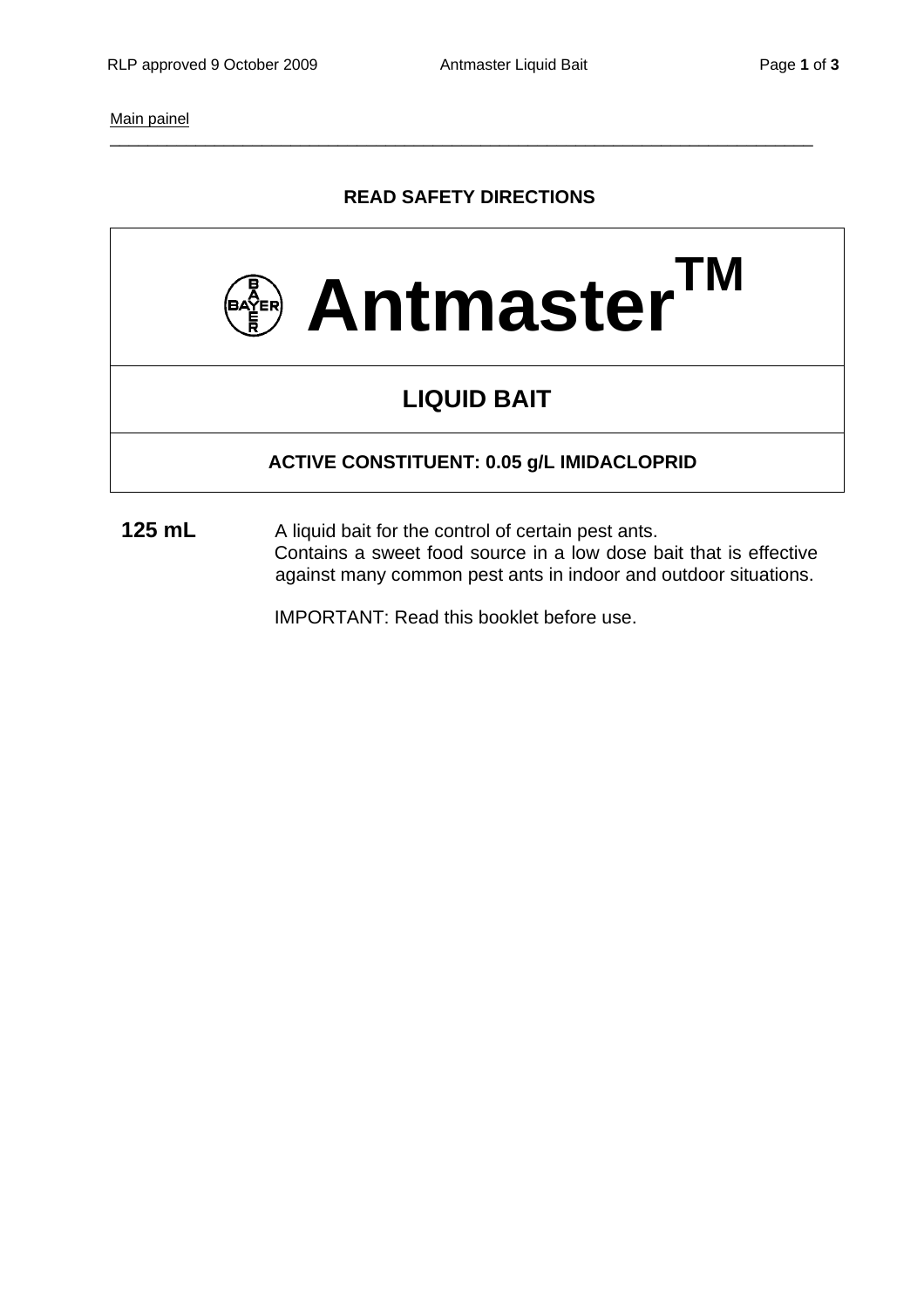#### Ancillary panel

**STORAGE AND DISPOSAL:** Store in the closed, original container in a cool, dry place out of reach of children. Do not store in direct sunlight. Dispose of empty container by wrapping in paper, placing in plastic bag and putting in garbage.

**SAFETY DIRECTIONS**: Wash hands after use.

**FIRST AID:** If poisoning occurs, contact a doctor or Poisons Information Centre (Phone Australia: 13 11 26).

#### **Exclusion of Liability**

This product must be used strictly as directed, and in accordance with all instructions appearing on the label and in other reference material. So far as it is lawfully able to do so, Bayer CropScience Pty Ltd accepts no liability or responsibility for loss or damage arising from failure to follow such directions and instructions.

APVMA Approval No.: 64036/125mL/0709

Antmaster is a Trademark of the Bayer Group.

Bayer CropScience Pty. Ltd. A.B.N. 87 000 226 022 391-393 Tooronga Rd Hawthorn East, Vic. 3123 Phone: (03) 9248 6888 Fax: (03) 9248 6803 Technical enquiries: 1800 804 479 Website: www.bayeres.com.au

For 24 hour specialist advice in an emergency only phone 1800 033 111

Batch Number: DOM: